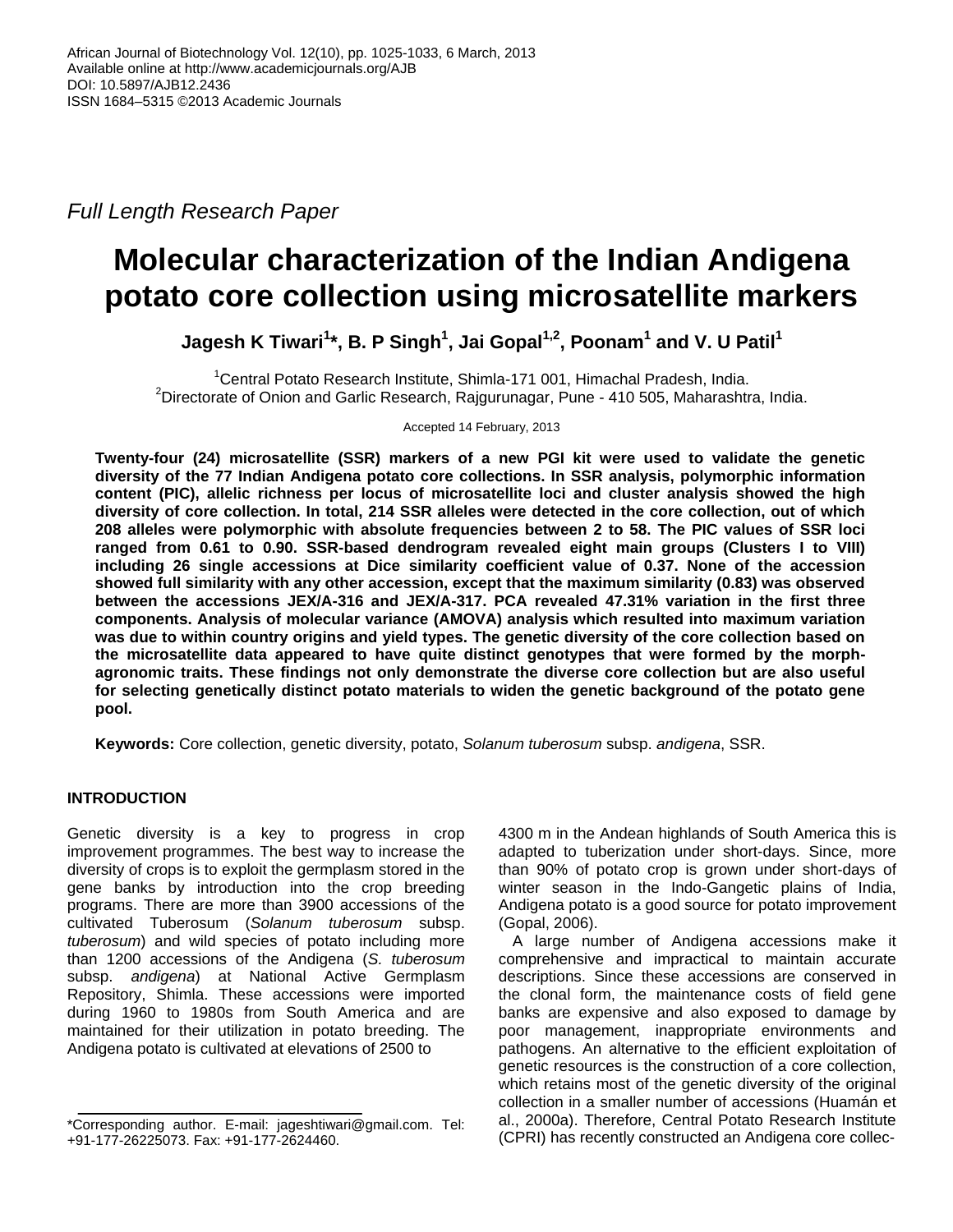tion consisting of 77 (~10% of whole) accessions representing entire 740 *S. tuberosum* subsp. *andigena* accessions. The core collection was constructed based on morphological, agronomic, disease and pest descriptors (Unpublished data).

There are several criteria to construct a core collection, such as morphological descriptors (Huamán et al., 2000a), biochemical data (Huamán et al., 2000b) and DNA markers (Spooner et al., 2005). Studies were conducted in the past to construct a core collection to facilitate the utilization of diverse genetic resources. Huamán et al. (2000a) developed an Andigena core collection of 306 accessions based on 25 morphological descriptors and validated by 38 isozyme markers to provide a more reliable estimate of genetic diversity (Chandra et al., 2002). Later, Ghislain et al. (2006) examined the superior polymorphism detection power of nuclear SSR markers compared to random amplified polymorphic DNA (RAPD) markers for similar number of markers for construction of a core collection in potato. Today, molecular markers are used for germplasm management to address genetic identification, redundancy, and genetic variation. Measure of variations at molecular level is very suited to assess relationship among individuals and constructing core collection. Among the DNA markers, simple sequence repeats (SSR) or microsatellite provides excellent marker system for discriminating closely related genotypes. Due to its locus specific, co-dominant inheritance, robustness, amenability to high throughput and capable to detect allelic variation in the genome, SSR marker has become a tool of choice for researchers in germplasm management. SSR markers have been used widely in potato for genetic diversity (Spooner et al., 2007; Ispizúa et al., 2007; Gavrilenko et al., 2010; Lung'aho et al., 2011), fingerprinting (Galarreta et al., 2011), construction of core collection (Ghislain et al., 2006) and identification duplicate collections (Del Rio et al., 2006). Recently, a new 24 microsatellite locus-specific markers namely 'potato genetic identity (PGI) Kit' was developed for molecular characterization of potato (Ghislain et al., 2009). Moreover, SSR markers have been used in constructing core collection of several crop species such as peanut (Wang et al., 2011), pea (Zong et al., 2009), rice (Li et al., 2010), soybean (Kuroda et al., 2009), common bean (Blair et al., 2009) and pearl millet (Upadhyaya et al., 2011). The core collection has been proposed as useful tools for the study, utilization, and management of genetic diversity maintained in large germplasm collection. Genetic diversity in a core gene pool is an important tool to capitalize high heterosis (Brown, 1995) and gene isolation (Van Hintum et al., 2000) in crop breeding.

In this study, we report on validation of the genetic diversity of the core collection of 77 Indian Andigena accessions using new 'PGI kit'. To our knowledge, this is the first ever report on microsatellite characterization of the Indian Andigena core collection.

## **MATERIALS AND METHODS**

#### **Plant materials**

The core collection used in this study was consisted of 77 Andigena accessions which was developed from 740 accessions of *S. tuberosum* subsp. *andigena* at CPRI, Shimla (Table 1). The tuber material of each accession was obtained from Central Potato Research Station, Jalandhar (Punjab) and grown in the earthen pots at Shimla for molecular analysis.

## **DNA isolation and SSR analysis**

Genomic DNA was isolated from leaf samples of the core collection obtained from the tuber grown plants (~100 mg) using the GenElute Plant Genomic DNA Kit (Sigma-Aldrich, St. Louis, USA). DNA quality and quantity were assessed with NanoDrop 2000 Spectrophotometer (Thermo Fisher Scientific, Wilmington, USA), and quality was also assessed on 0.8% (w/v) agarose gel followed by the dilution to 10 ng μL<sup>-1</sup> for SSR analysis.

A PGI kit of 24 SSR markers was used to analyze the genetic diversity of the core collection (Ghislain et al., 2009). The polymerase chain reaction (PCR) was performed in a Mastercycler Gradient (Eppendorf, Hamburg, Germany) in a total volume of 25 µl and consisted of 50 ng DNA templates in 1x PCR buffer, 2.5 mM MgCl<sub>2</sub>, 200 µM dNTP, 0.2 µM each primer, 1 Unit Taq Polymerase (Qiagen). PCR procedure included: 4 min at 94°C followed by 35 cycles of 1 min at 94°C, 1 min at annealing temperature (Ta), and 1 min at 72°C, with a final extension of 7 min at 72°C. Ta was used as described in the PGI kit. The amplified DNA products were separated by an automated chip based electrophoresis system using DNA 1000 kit in Agilent 2100 Bioanalyzer (Agilent Technologies, Germany). Results of the fragment sizes were automatically scored in base pairs based on the relative migration of the internal size standard (15 to 1500 bp DNA ladder) with 2100 Expert software (Agilent Technologies).

## **Statistical analysis**

A data matrix of SSR allele counts of the 77 core collection was constructed on the basis of presence (1) or absence (0) of bands of the amplified DNA fragments. Missing data were scored as "9". An accession was assigned a null allele where an amplification product could not be detected and so not considered in the analysis. Number of alleles, allele size, frequencies and polymorphic information content (PIC) of each SSR were calculated for the 77 core collection. The PIC of each SSR marker was calculated according to the formula: PIC = 1 - $\Sigma(P\hat{r})$ , where *Pi* is the frequency of the *i*th allele of a marker detected in all accessions (Nei, 1973). Genetic diversity analysis was performed with the program NTSYS-PC 2.21 (Rohlf, 2006). A similarity matrix was calculated by Dice coefficient and the dendrogram was generated using unweighted pair-group method (UPGMA) clustering method.

To assess the genetic association of the core collection, a principal component analysis (PCA) of the 77 core collection was conducted using NTSYS-PC 2.21 based on the similarity matrix of 214 SSR alleles. PCA plots of the first three resulting principal components were made to assess the accession associations and to identify genetically distinct accessions.

An analysis of molecular variance (AMOVA) that was based on the dissimilarity matrix of pairwise accessions was also performed using Arlequin version 3.5.1.2 (Excoffier et al., 2005) to assess the genetic structure of the core collection. Two sources of genetic structuring were examined as accessions of various country origins and yield types. Significance of resulting variance components was tested with 10 000 random permutations.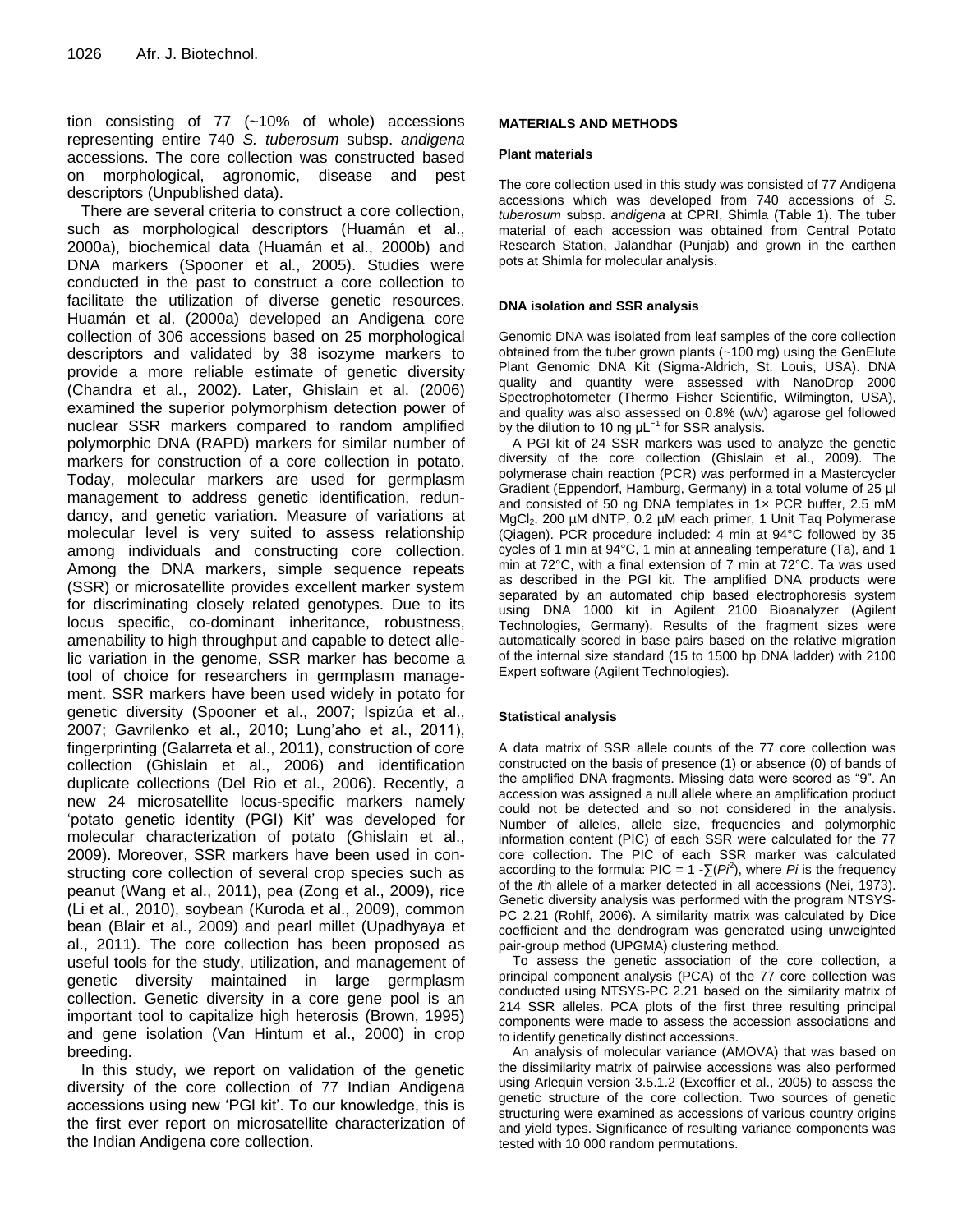**S/N Accession Origin Yield<sup>a</sup> Cluster/subgroup/single SSR alleles Cluster I** JEX/A-10 Unknown Low I (Single) 32 JEX/A-93 Peru Medium I (Single) 49 JEX/A-595 Columbia Medium I1 41 JEX/A-801 Argentine Medium I1 49 **Cluster II** JEX/A-1046 Peru Medium II1 41 JEX/A-1081 Peru Medium II1 42 JEX/A-1061 Peru Medium II (Single) 37 **Cluster III** JEX/A-14 Peru Medium III1 48 JEX/A-15 Peru Medium III1 50 JEX/A-21 Peru Low III1 60 JEX/A-457 Columbia High III2 72 JEX/A-459 Columbia High III2 77 JEX/A-379 Columbia Low III (Single) 64 JEX/A-763 Bolivia Low III (Single) 57 JEX/A-612 Columbia Medium III3 52 JEX/A-622 Columbia Medium III3 52 JEX/A-107 Bolivia Medium III (Single) 53 JEX/A-122 Bolivia High III (Single) 57 JEX/A-132 Bolivia Very low III (Single) 37 JEX/A-804 Argentine High III4 50 JEX/A-827 Argentine Very high III4 46 **Cluster IV** JEX/A-164 Columbia Medium IV1 44 JEX/A-616 Columbia Low IV1 45 JEX/A-274 Columbia High IV2 45 JEX/A-275 Columbia Medium IV2 37 JEX/A-288 Columbia Very low IV2 52 JEX/A-638 Columbia Medium IV3 59 JEX/A-668 Columbia Medium IV3 59 JEX/A-683 Columbia Medium IV3 38 JEX/A-912 Peru Medium IV (Single) 31 JEX/A-1092 Peru Low IV4 54 JEX/A-1152 Peru High IV4 68 JEX/A-267 Columbia Medium IV (Single) 48 JEX/A-215 Columbia Medium IV5 32 JEX/A-865 Unknown Medium IV5 27 JEX/A-468 Columbia Medium IV (Single) 35 JEX/A-296 Columbia Medium IV (Single) 29 JEX/A-390 Columbia Low IV (Single) 42 JEX/A-232 Columbia Low IV (Single) 39 JEX/A-413 Columbia Low IV6 48 JEX/A-617 Columbia Low IV6 44 JEX/A-380 Columbia Medium IV (Single) 50 JEX/A-368 Columbia Medium IV (Single) 54 **Cluster V** JEX/A-30 Columbia Very high V1 54 JEX/A-907 Unknown Medium V1 54

**Table 1.** A core collection of 77 Indian Andigena with origin, yield performance and SSR polymorphism.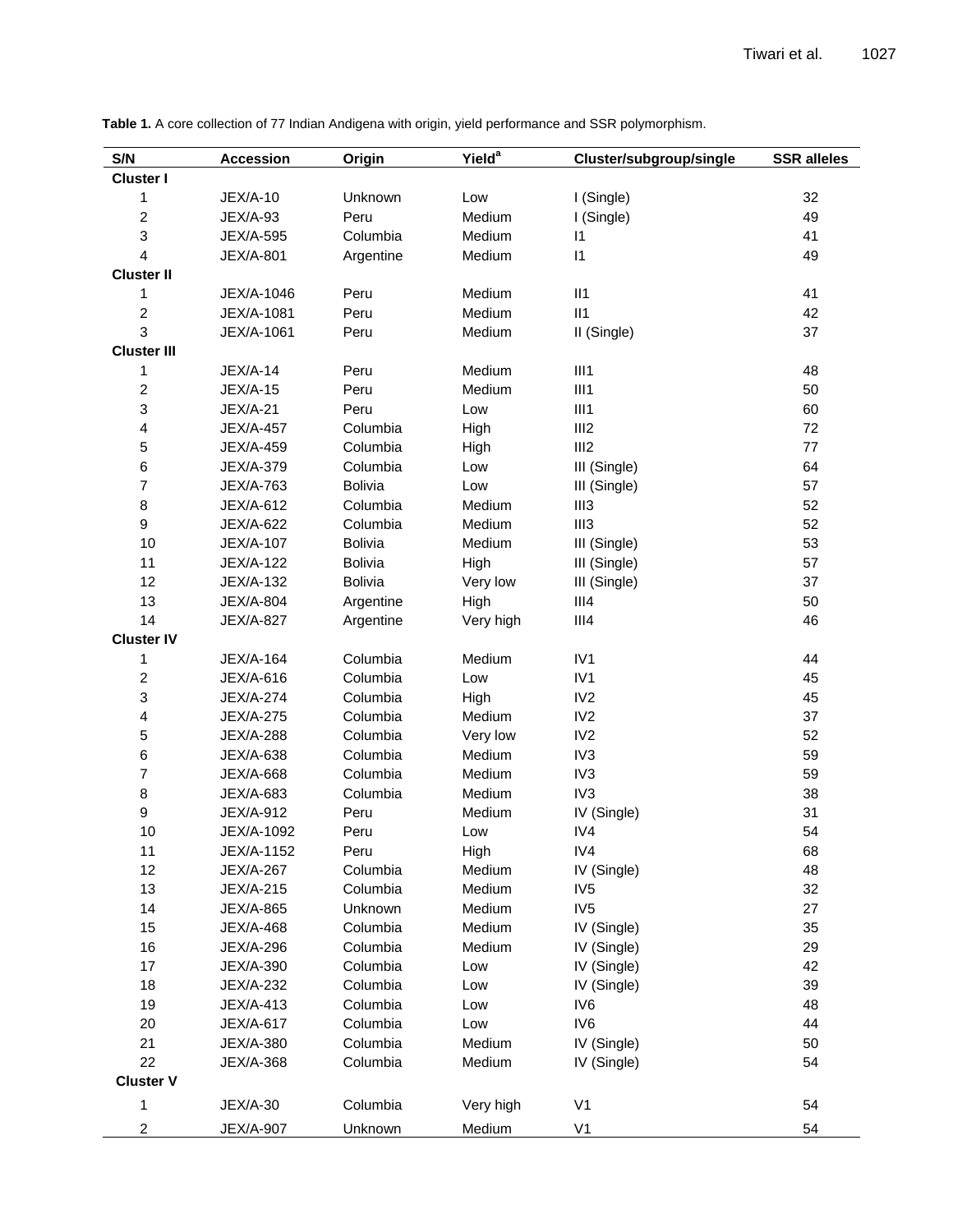| Table 1: Continued. |  |
|---------------------|--|
|---------------------|--|

| S/N                     | <b>Accession</b> | Origin   | Yield <sup>a</sup> | Cluster/subgroup/single | <b>SSR</b> alleles |
|-------------------------|------------------|----------|--------------------|-------------------------|--------------------|
| <b>Cluster V</b>        |                  |          |                    |                         |                    |
| 3                       | JEX/A-539        | Columbia | Medium             | V (Single)              | 62                 |
| 4                       | <b>JEX/A-705</b> | Chile    | Very high          | V <sub>2</sub>          | 52                 |
| 5                       | <b>JEX/A-707</b> | Chile    | Very high          | V <sub>2</sub>          | 45                 |
| 6                       | <b>JEX/A-708</b> | Chile    | Medium             | V <sub>3</sub>          | 42                 |
| $\overline{7}$          | JEX/A-1038       | Peru     | Medium             | V <sub>3</sub>          | 40                 |
| 8                       | <b>JEX/A-76</b>  | Columbia | Medium             | V (Single)              | 36                 |
| 9                       | <b>JEX/A-79</b>  | Columbia | Medium             | V <sub>4</sub>          | 45                 |
| 10                      | <b>JEX/A-298</b> | Columbia | Medium             | V <sub>4</sub>          | 58                 |
| 11                      | <b>JEX/A-299</b> | Columbia | Medium             | V <sub>4</sub>          | 50                 |
| 12                      | <b>JEX/A-202</b> | Columbia | Medium             | V <sub>5</sub>          | 46                 |
| 13                      | JEX/A-316        | Columbia | Medium             | V <sub>5</sub>          | 58                 |
| 14                      | JEX/A-317        | Columbia | Medium             | V <sub>5</sub>          | 55                 |
| 15                      | JEX/A-329        | Columbia | Low                | V <sub>5</sub>          | 46                 |
| 16                      | JEX/A-361        | Columbia | Medium             | V <sub>6</sub>          | 44                 |
| 17                      | JEX/A-506        | Columbia | Medium             | V <sub>6</sub>          | 43                 |
| 18                      | JEX/A-513        | Columbia | Medium             | V <sub>6</sub>          | 54                 |
| 19                      | JEX/A-216        | Columbia | Medium             | V (Single)              | 46                 |
| 20                      | <b>JEX/A-498</b> | Columbia | Very low           | V (Single)              | 22                 |
| 21                      | <b>JEX/A-947</b> | Peru     | High               | V (Single)              | 57                 |
| 22                      | <b>JEX/A-745</b> | Peru     | Low                | V (Single)              | 32                 |
| 23                      | JEX/A-918        | Peru     | Medium             | V <sub>7</sub>          | 39                 |
| 24                      | JEX/A-920        | Peru     | Medium             | V7                      | 39                 |
| <b>Cluster VI</b>       |                  |          |                    |                         |                    |
| 1                       | <b>JEX/A-42</b>  | Columbia | Medium             | V <sub>11</sub>         | 53                 |
| $\overline{c}$          | <b>JEX/A-58</b>  | Columbia | Medium             | VI1                     | 45                 |
| 3                       | JEX/A-197        | Columbia | Medium             | VI2                     | 58                 |
| $\overline{\mathbf{4}}$ | <b>JEX/A-198</b> | Columbia | Medium             | VI2                     | 43                 |
| 5                       | <b>JEX/A-199</b> | Columbia | Medium             | VI (Single)             | 42                 |
| <b>Cluster VII</b>      |                  |          |                    |                         |                    |
| 1                       | <b>JEX/A-19</b>  | Peru     | Medium             | VII1                    | 46                 |
| $\overline{c}$          | <b>JEX/A-26</b>  | Peru     | Low                | VII1                    | 51                 |
| 3                       | <b>JEX/A-45</b>  | Columbia | Medium             | VII (Single)            | 42                 |
| <b>Cluster VIII</b>     |                  |          |                    |                         |                    |
| 1                       | <b>JEX/A-189</b> | Columbia | Medium             | VIII (Single)           | 36                 |
| $\overline{c}$          | <b>JEX/A-877</b> | Unknown  | High               | VIII (Single)           | 16                 |

a Average yield (g/plant) under short-days [Very low, <50; Low, 51 to 100; Medium, 101 to 200; High, 201 to 300; Very high, >300] are adopted from Kumar et al (2008).

# **RESULTS**

# **SSR polymorphism**

A total of 24 SSR markers were used to characterize the 77 Andigena potato core collections. Table 1 shows each accession, origin, cluster and SSR polymorphism in the core collection. Table 2 shows the detected polymorphism, number of alleles, allelic absolute frequencies and PIC values of 24 SSR loci in the core collection. SSR analysis detected a total of 214 SSR

alleles with an average of 6 (STI0001 and STM0037) to 14 (STI0012) alleles per SSR locus. The 208 polymorphic alleles showed a varying degree of polymorphisms in terms of absolute frequencies from 2 (STG0010-188, STG0016-120, STI0001-206, STI0004-117, STI0030- 142, STM0031-185 and STM0037-154) to 58 (STM0037- 95). Six alleles namely STG0001-129, STI0004-83, STI0030-96, STI0033-111, STM0019-81 and STM5121- 271 were monomorphic in the core collection. The highest PIC value of SSR locus was observed in STM1052 (0.903) followed by STI0012 (0.896) and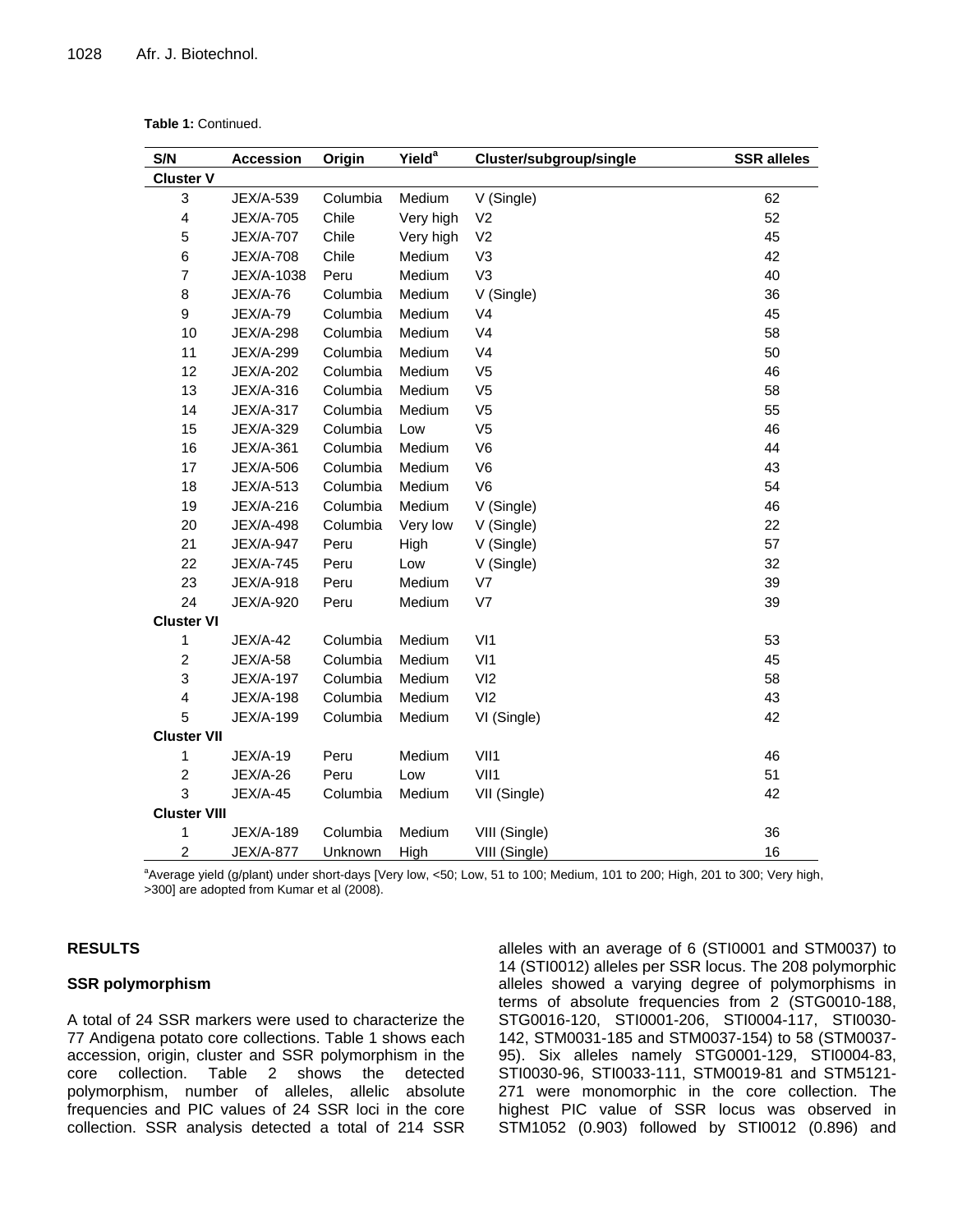**Table 2.** Polymorphism of 24 microsatellite markers detected in the 77 Andigena core collection.

| <b>SSR</b><br><b>Marker</b> <sup>a</sup> | Map<br>location | No. of<br><b>SSR</b><br>fragments | No. of<br>polymorphic<br><b>SSR fragments</b> | Detected SSR alleles (in Bp) and their absolute frequencies <sup>b</sup><br>(in brackets)                                            | PIC <sup>c</sup> |
|------------------------------------------|-----------------|-----------------------------------|-----------------------------------------------|--------------------------------------------------------------------------------------------------------------------------------------|------------------|
| STG0001                                  | XI              | 10                                |                                               | 129 (68), 139 (14), 145 (11), 149 (21), 155 (7), 168 (3), 175 (7), 180 (5), 190 (5), 206 (10)                                        | 0.708            |
| STG0010                                  | $\mathbf{III}$  |                                   |                                               | 121 (4), 128 (6), 145 (5), 150 (4), 157 (14), 163 (8), 188 (2)                                                                       | 0.798            |
| STG0016                                  |                 | 12                                | 12                                            | 120 (2), 127 (24), 134 (7), 137 (34), 142 (9), 154 (9), 162 (9), 177 (13), 184 (7), 192 (9), 211 (13), 217 (10)                      | 0.877            |
| STG0025                                  | X               | 11                                | 11                                            | 187 (4), 196 (51), 202 (16), 208 (22), 215 (12), 219 (3), 223 (4), 239 (22), 248 (5), 264 (18), 277 (7)                              | 0.832            |
| STI0001                                  | IV              | 6                                 |                                               | 175 (26), 184 (47), 194 (21), 206 (2), 212 (4), 237 (23)                                                                             | 0.740            |
| STI0003                                  | VIII            | 8                                 |                                               | 137 (19), 149 (56), 158 (48), 170 (35), 179 (48), 188 (27), 232 (36), 247 (39)                                                       | 0.862            |
| STI0004                                  | VI              | 10                                |                                               | 83 (69), 95 (24), 101 (19), 107 (24), 117 (2), 129 (24), 136 (10), 147 (8), 154 (8), 166 (11)                                        | 0.798            |
| STI0012                                  | IV              | 14                                | 14                                            | 158 (38), 168 (33), 175 (23), 183 (30), 187 (14), 191 (8), 201 (12), 204 (7), 207 (6), 212 (6), 220 (7), 225 (8), 234 (16), 266 (24) | 0.896            |
| STI0014                                  | IX              | 11                                | 11                                            | 117 (8), 121 (12), 125 (27), 129 (19), 133 (10), 155 (5), 159 (9), 163 (5), 171 (6), 190 (5), 196 (6)                                | 0.866            |
| STI0030                                  | XII             | 12                                | 11                                            | 96 (65), 104 (16), 109 (8), 114 (10), 119 (23), 125 (7), 136 (8), 142 (2), 145 (13), 150 (4), 156 (9), 164 (10), 171 (4)             | 0.797            |
| STI0032                                  | $\vee$          | 8                                 | 8                                             | 106 (11), 118 (40), 122 (28), 130 (37), 142 (8), 151 (10), 157 (30), 187 (38)                                                        | 0.840            |
| STI0033                                  | VII             |                                   |                                               | 111 (71), 121 (11), 131 (23), 137 (6), 159 (7), 199 (22)                                                                             | 0.671            |
| STM0019                                  | VI              |                                   |                                               | 81 (71), 215 (5), 221 (8), 229 (20), 237 (22), 243 (10), 252 (35)                                                                    | 0.766            |
| STM0031                                  | VII             |                                   |                                               | 185 (2), 197 (17), 203 (11), 211 (14), 218 (16), 223 (12), 230 (15)                                                                  | 0.833            |
| <b>STM0037</b>                           | XI              |                                   |                                               | 95 (58), 101 (11), 109 (24), 116 (5), 134 (4), 154 (2)                                                                               | 0.613            |
| STM1052                                  | IX              | 13                                | 13                                            | 207 (41), 212 (16), 220 (16), 226 (12), 230 (17), 235 (14), 243 (15), 250 (14), 256 (11), 263 (11), 268 (11), 279 (9), 296 (20)      | 0.903            |
| STM1053                                  | Ш               |                                   |                                               | 167 (41), 174 (38), 180 (16), 186 (11), 191 (5), 196 (7), 205 (6), 211 (24)                                                          | 0.806            |
| STM1064                                  | $\mathbf{H}$    | 8                                 |                                               | 186 (24), 191 (30), 195 (20), 201 (11), 206 (9), 213 (7), 219 (10), 225 (16)                                                         | 0.846            |
| STM1104                                  | VIII            | 9                                 |                                               | 161 (27), 168 (49), 177 (10), 204 (7), 211 (14), 221 (4), 226 (6), 232 (12), 241 (12)                                                | 0.805            |
| STM1106                                  | X               | 10                                | 10                                            | 133 (22), 145 (15), 152 (44), 159 (41), 166 (12), 178 (5), 184 (4), 200 (17), 211 (10), 240 (25)                                     | 0.853            |
| STM5114                                  |                 |                                   |                                               | 278 (15), 286 (31), 291 (33), 297 (17), 302 (11), 312 (3), 330 (7)                                                                   | 0.800            |
| STM5121                                  | XII             |                                   |                                               | 271 (67), 280 (13), 286 (10), 292 (10), 297 (17), 303 (12), 309 (3), 316 (15)                                                        | 0.741            |
| <b>STM5127</b>                           |                 |                                   |                                               | 237 (8), 241 (8), 245 (6), 248 (4), 258 (14), 263 (16), 267 (5), 304 (7)                                                             | 0.847            |
| STPA58                                   | $\vee$          |                                   |                                               | 226 (24), 230 (36), 235 (19), 244 (10), 249 (5), 256 (25), 263 (15), 269 (23)                                                        | 0.848            |
| Total                                    |                 | 214                               | 208                                           |                                                                                                                                      |                  |

<sup>a</sup>SSR repeat motifs, primer sequences, Annealing temperature (T°a), allele size, number of alleles and other details are described in Ghislain et al. (2009). <sup>b</sup>Absolute frequencies may not reach 77 due to missing values, <sup>c</sup>Polymorphic information content.

STG0016 (0.877) and the lowest in STM0037 (0.613). The number of detected SSR alleles in the core collection varied from 16 (JEX/A-877) to 77 (JEX/A-459) with an average of 46.3 alleles per accession. The most informative loci that were reported in more than 50% core collection accessions were STM1053-167, STI0001-184, STI0032-118, STI0003-149, STM1104-168; STM1052-207, STG0025-196 and STM1106-152. This analysis also detected some of the null alleles (or missing values) because it was difficult to separate non-amplification due to experimental errors from null alleles.

#### **Cluster analysis**

Figure 1 shows a dendrogram of the core collection based on the total SSR polymorphism at the Dice similarity coefficient value that ranged between 0.22 to 0.83. Accordingly, the core collection was characterized into different clusters (including single accession) as shown in Table 1. The cophenetic matrix derived from the cluster analysis is in good agreement with the original similarity matrix  $(r^2 = 0.66)$ . Setting the cut-off point of similarity coefficient at 0.37, eight main groups (Clusters I to VIII) were formed and each

cluster is further distinguished into different subgroups including 26 single accessions, which show certain relationship with the cluster. The highest similarity of 0.83 was found between Columbian accessions JEX/A-316 and JEX/A-317, while the lowest similarity of 0.038 was detected between JEX/A-877 (unknown origin) and JEX/A-76 from Colombia: Moreover, at the 0.53 similarity coefficient, 48 main groups including 26 single accessions could be formed. The dendrogram represents wide genetic diversity present in the core collection. Average similarities were always higher in members of intra cluster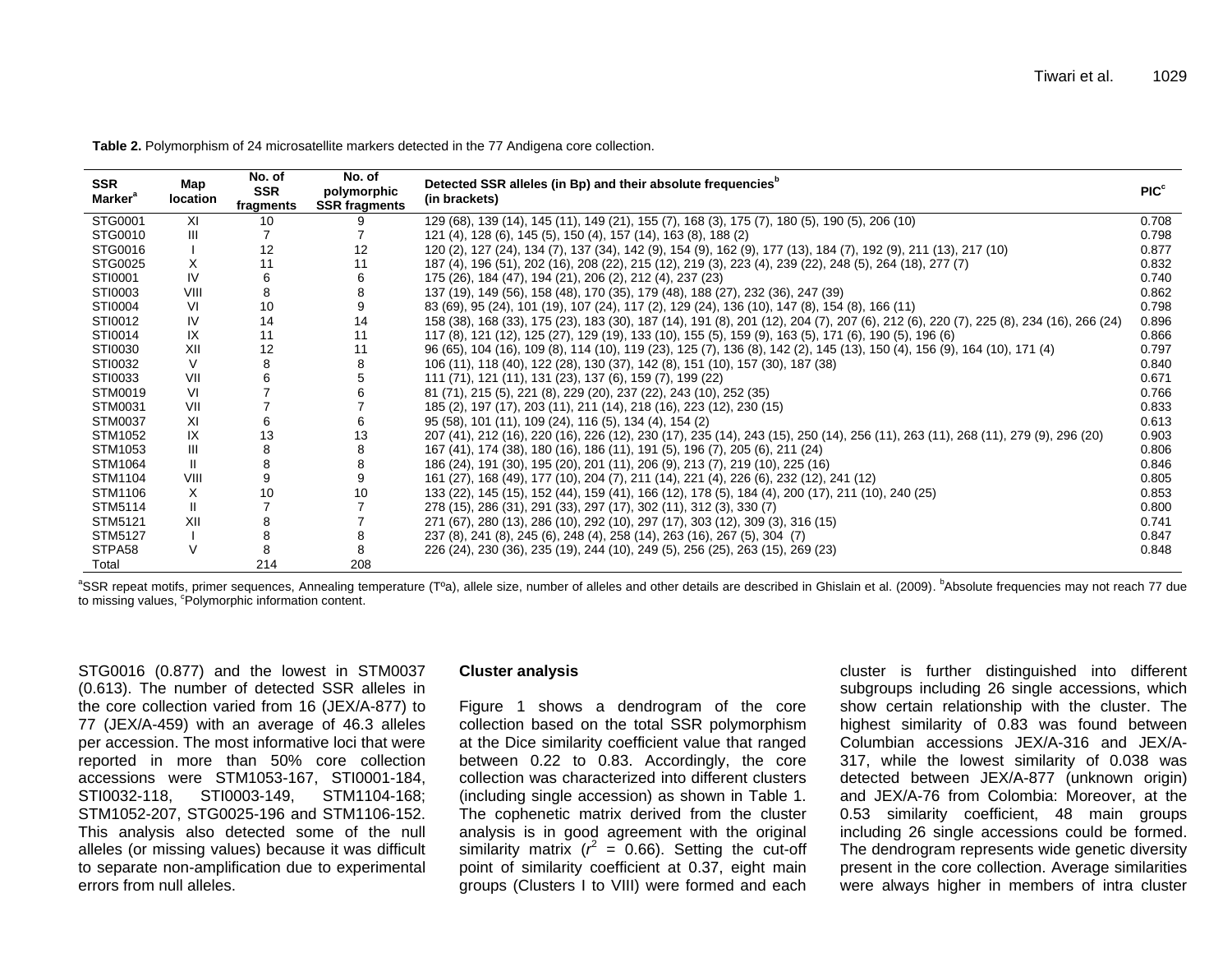

**Figure 1.** Dendrogram based on the Dice similarity coefficient showing the 77 Andigena core collection.

than inter cluster or subgroups. Details of the morphoagronomic attributes of the core collection are shown in Supplementary Tables 1 and 2.

The first main group (Cluster I) contained 4 accessions from Peru, Columbia and Argentine which are low and medium yielding types and possessed SSR alleles counts between 32 to 49. Second main group (Cluster II) was formed by 3 accessions from Peru which were medium yielding type and hold high SSR allele counts between 37 to 41. Third main group (Cluster III) was formed by 14 accessions from Peru, Columbia, Bolivia and Argentine which varied between very low to very high yielding types and showed wide genetic diversity at the allelic counts by SSR polymorphisms and possessed SSR alleles counts between 37 to 77. The second largest, fourth main group (Cluster IV) was composed of 22 accessions from Columbia and Peru which varied between very low to high yielding types and showed wide genetic diversity at the allelic counts between 27 to 68 by SSR polymorphisms.

The largest fifth main group (Cluster V) was composed of 24 accessions from Columbia, Chile and Peru which varied between very low to very high yielding types and showed wide genetic diversity at the allelic counts between 22 to 62 by SSR polymorphisms. The sixth main group (Cluster VI) was composed of five accessions from Columbia which were medium yielding types and showed wide genetic diversity at the allelic counts between 42 to 58 and SSR polymorphism levels. The seventh main group (Cluster VII) was composed of three accessions from Peru and Columbia, which were low to medium yielding types and showed allele counts between 42 to 51 by SSR polymorphisms.

The eighth main group (Cluster VIII) was composed of only two single accessions JEX/A-189 from Columbia and JEX/A-877 (unknown origin). Accessions were medium and high yielding types, and SSR allele counts were 16 and 36.

# **Principal component analysis (PCA)**

Variation among the first three principal components accounted for 25.64, 12.11 and 9.57% variation, respectively of the total variance summing up to 47.31%. A matrix plot of the first two components is presented in Figure 2 showing distribution of 77 core collections obtained from the first two principal components (Dim-1 and Dim-2). Cluster established by the cluster analysis were not clearly separated by the PCA and smaller differences in the position of accessions were observed. Clusters I, II, III and VII were located on the top of the plot, while clusters IV, V, VI and VIII were located in the middle to bottom of the plot. In addition, accessions were analyzed for PCA according to their origin that showed variable degree of cumulative percentage as shown in Supplementary Table 3. PCA analysis of accessions from Argenitna, Bolivia, Chile and unknown origin showed 100% variation. However, accessions from Columbia and Peru showed only 52.43 and 51.85% variation,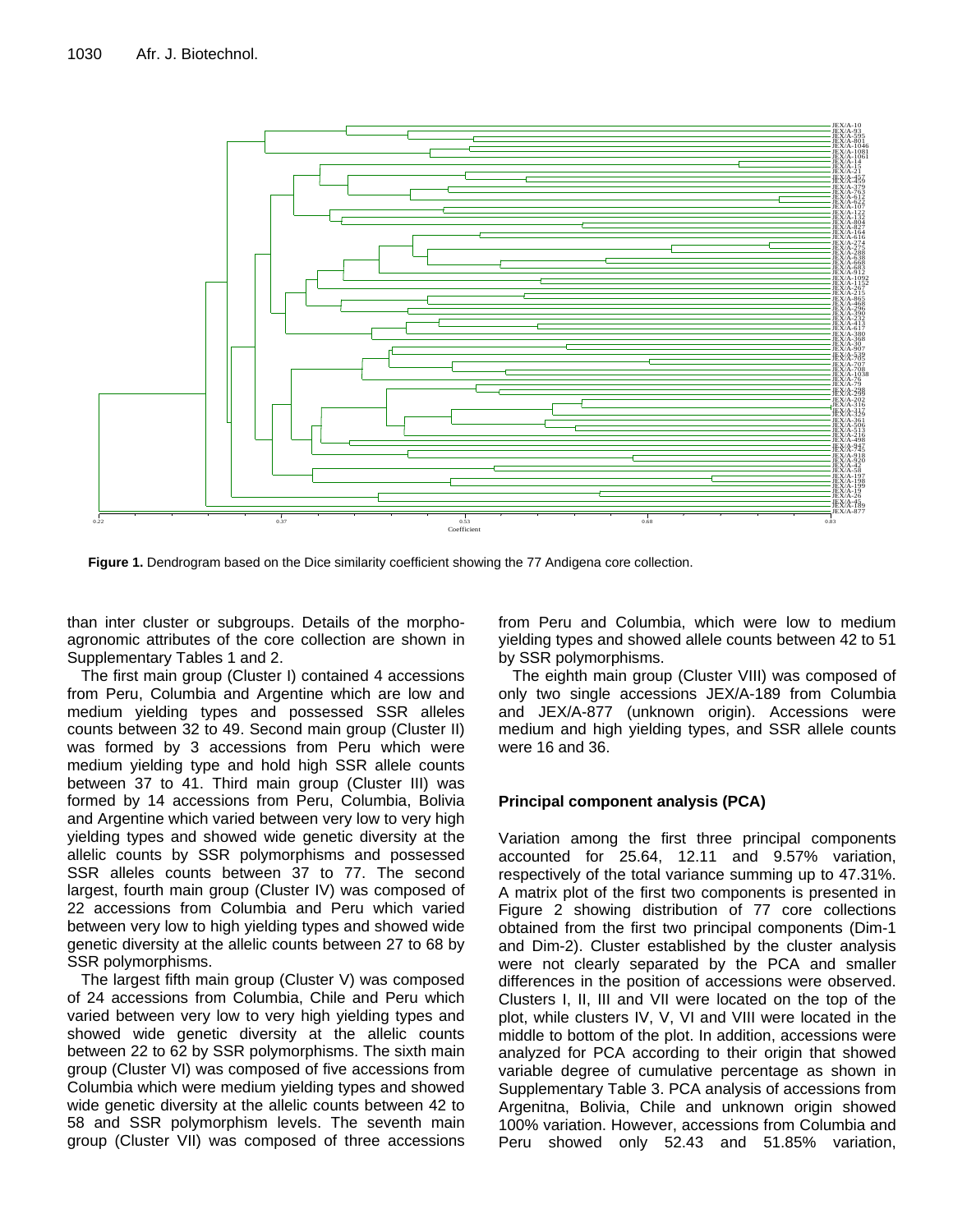

**Figure 2.** Principal component analysis showing distribution of the 77 Andigena core collection.

**Table 3.** Results of analyses of molecular variance (AMOVA) of 77 core collection.

| <b>Source</b>                    | df | Sum of square | Variance<br>component | Percentage of<br>variation | P-value |
|----------------------------------|----|---------------|-----------------------|----------------------------|---------|
| Germplasm of various origins     |    |               |                       |                            |         |
| Between countries                | 5  | 29777         | 395                   | 733                        | < 0.001 |
| Within countries                 | 71 | 354779        | 4997                  | 9267                       |         |
| Various yield types <sup>a</sup> |    |               |                       |                            |         |
| Between yield types              | 4  | 34969         | 842                   | 1460                       | < 0.001 |
| Within yield types               | 72 | 354779        | 4927                  | 8540                       |         |

<sup>a</sup> Yield type includes 'very low, low, medium, high, and very high accessions.

respectively.

# **AMOVA**

Analysis of molecular variance of the total genetic variations among the 77 accessions indicated that variance components were significant (*P* < 0.001) (Table 3). 7 % of the total SSR variation was distributed among countries while 92.67% was partitioned within counties.

## **DISCUSSION**

types.

A set of 24 SSR markers were employed to analyze the genetic diversity within Andigena core collection. The common use of a fixed set of reference markers that

Of the total genetic variation, 14.6% was distributed among yield types, whereas 85.4% occurred within yield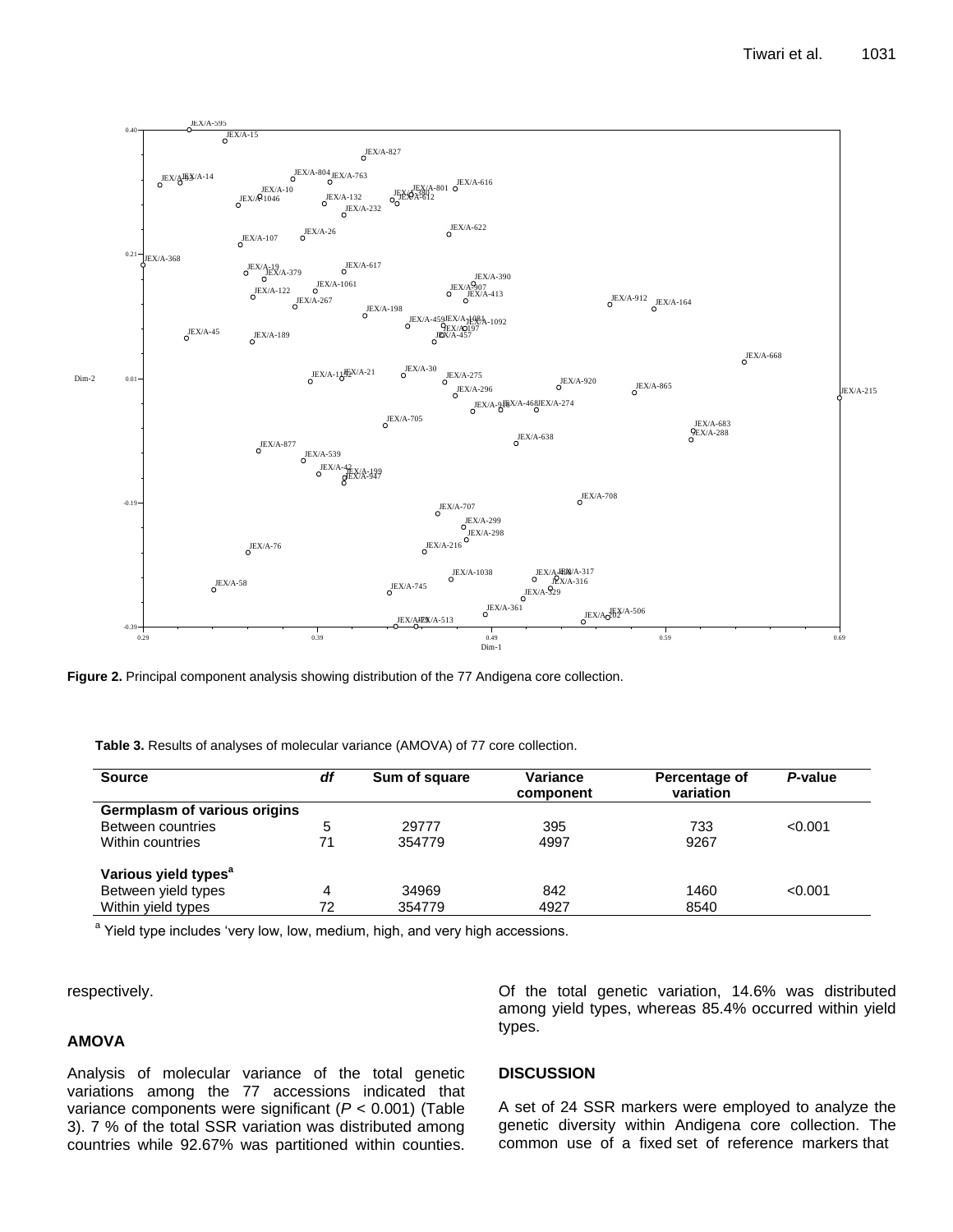reported earlier in potato (Galarreta et al., 2011), while it was similar to the results of Ghislain et al. (2009). Both the average allele number and PIC values are indicative of genetic diversity richness in the Andigena core collection. High level of polymorphism and heterozygosity in the microsatellite regions of potato suggested that microsatellite may be a useful tool to detect genetic differences between closely related taxa (Raker and Spooner, 2002). The higher the genetic diversity in the core collection indicates the larger content of genes, and the greater opportunity for a gene of interest to be mined from the collection. In other crop species such as in soybean, Kuroda et al. (2009) found high levels of allelic diversity (5 to 28 per locus) using 20 SSR marker loci in soybeans.

Zong et al. (2009) used 21 SSR loci to construct a core collection of Chinese landraces of *Pisum* genotypes. Using mini-core collections, resistance to grain mold and downy mildew was described in sorghum (Sharma et al., 2010), and also resistance to *Sclerotinia minor* Jagger (Chenault et al., 2010). In the cluster analysis, all the accessions originated from South American countries (Peru Argentine, Columbia, Bolivia and Chile); cluster analysis was not able to distinguish them clearly into different clusters. Although there was over-representation from Columbia, there was under-representation from Chile and Argentina in the core collection. However, there was a consistency of selection of genotypes with diverse representation in all the clusters. Thus, the dendrogram based on 24 SSR markers reflects an obvious distance and distinctiveness between accessions from different countries or with different morpho-agronomic traits in the core collection.

Fu et al. (2009) revealed ten groups by clustering of 169 accessions, but the groups were not distantly separated and found narrow genetic base of the Canadian potato germplasm. PCA analysis of the core collection indicated that only 47% variations in the first three components may be due to diverse genetic background of the core collection. Fu et al. (2009) showed that the 1.8% SSR variation was explained by country origin in Canadian germplasm and exotic potato accessions. Cluster analysis and PCA were generally in good agreement, but minor differences were observed in the location of accession between PCA plot and dendrogram.

Similarly, Galarreta et al. (2011) also showed that some smaller differences were detected in association of groups and genotypes in the cluster analysis and Principal Coordinate Analysis methods. AMOVA analysis of the core collection indicated that 7.33% variation was explained by between countries whereas 92.67% variation was observed within countries. Further, 14.60% variation was explained by between yield types whereas 85.40% variation were explained by the within yield type of accessions. A small fraction of the variation was partitioned between countries and this was demonstrated in the accessions from different counties of the one

continent South America whereas accessions from within countries also showed major distinct genotypes. These results are in agreement with other studies of genetic diversity in landraces. For example, Ispizúa et al. (2007) found by means of SSR markers that most of the genetic variation of 155 potato accessions occurred among sites within localities and among varieties in Argentina.

The Andigena core collection was validated using SSR markers that harbored considerable genetic variation with important morph-agronomic traits. Microsatellite data of core collection generated was not only to enable efficient management of the core collection, but also provided useful information for selecting specific germplasm with distinct genetic background for diversifying potato breeding program. Moreover, using this basic information, it may be possible to explore the Andigena gene pools more effectively with population geneticsbased approaches, such as association mapping and SNP markers.

# **ACKNOWLEDGEMENTS**

The authors are grateful to the Director, Central Potato Research Institute, Shimla for providing necessary facilities and Central Potato Research Station, Jalandhar for providing tuber materials. The authors also thank Mr. Sheeshram Thakur for the management of the core collection in the glass house.

## **REFERENCES**

- Blair MW, Díaz LM, Buendía HF, Duque MC (2009). Genetic diversity, seed size associations and population structure of a core collection of common beans (*Phaseolus vulgaris* L.). Theor. Appl. Genet. 119:955- 972.
- Brown AHD (1995). The core collection at the crossroads. In: Hodgkin T, Brown AHD Van Hintum ThJL, Morales EAV (Eds.) Core Collections of Plant Genetic Resources. John Wiley and Sons, West Sussex, UK, pp. 3-20.
- Chandra S, Huaman Z, Krishna HS, Ortiz R (2002). Optimal sampling strategy and core collection size of Andean tetraploid potato based on isozyme data - a simulation study. Theor. Appl. Genet. 104:1325- 1334.
- Chenault KD, Melouk HA, Payton ME (2010). Evaluation of the U.S. peanut mini core collection using a molecular marker for resistance to *Sclerotinia minor* Jagger. Euphytica 172:109-115.
- Del Rio A, Bamberg J, Huamán Z (2006). Genetic equivalence of putative duplicate germplasm collections held at CIP and US potato genebanks. Am. J. Potato Res. 83:279-285.
- Excoffier L, Laval G, Schneider S (2005). Arlequin ver. 3.0: An integrated software package for population genetics data analysis. Evol. Bioinf. Online 1:47-50.
- Fu Y-B, Peterson GW, Richards KW, Tarn TR, Percy JE (2009). Genetic diversity of canadian and exotic potato germplasm revealed by simple sequence repeat markers. Am. J. Potato Res. 86:38-48.
- Galarreta JIR, Barandalla L, Rios DJ, Lopez R, Ritter E (2011). Genetic relationships among local potato cultivars from Spain using SSR markers. Genet. Resour. Crop Evol. 58:383-395.
- Gavrilenko T, Antonova O, Ovchinnikova A, Novikova L, Krylova E, Mironenko N, Pendinen G, Islamshina A, Shvachko N, Kiru S, Kostina L, Afanasenko O, Spooner D (2010). A microsatellite and morphological assessment of the Russian National cultivated potato collection. Genet. Resour. Crop Evol. 57:1151-1164.